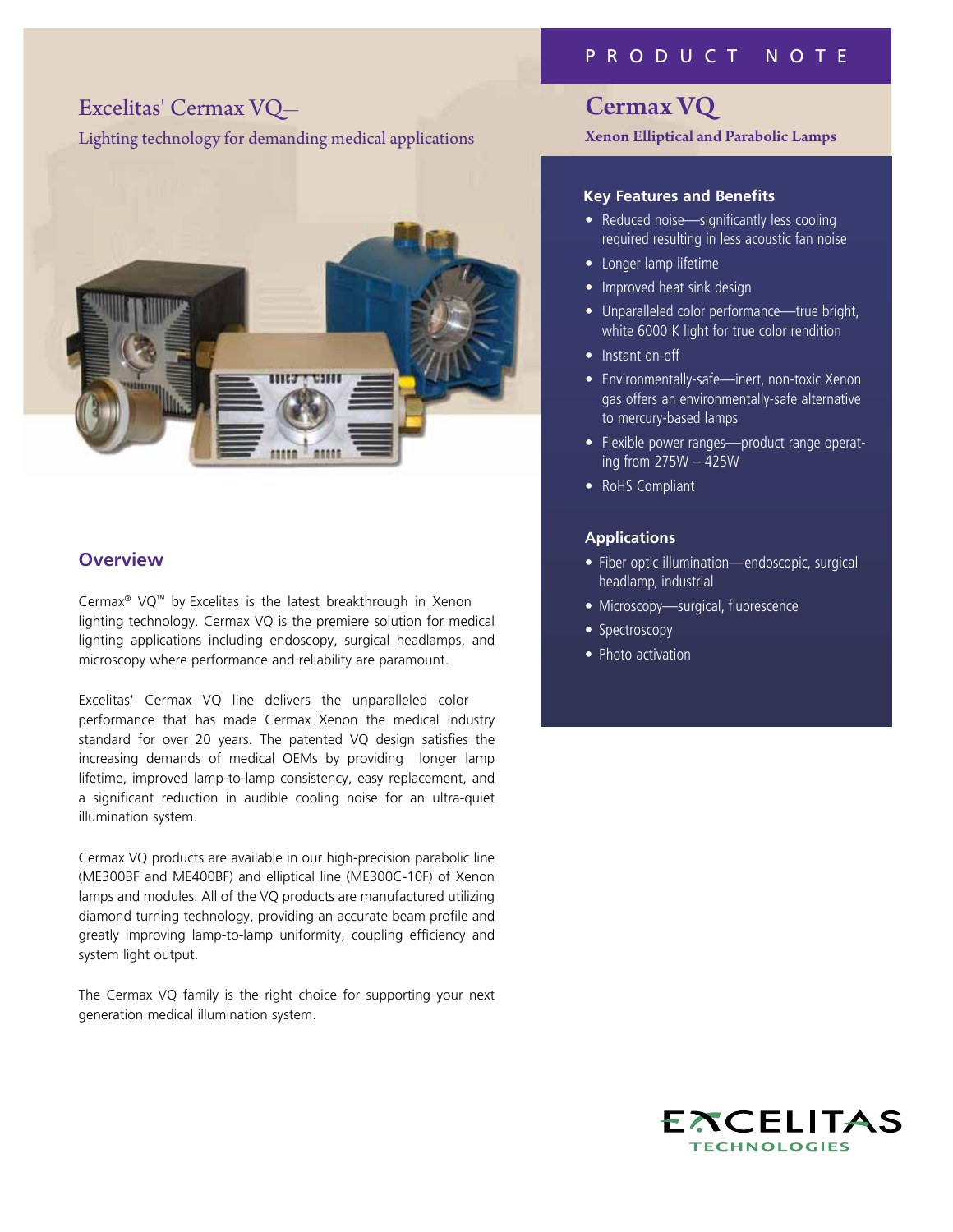### *Table 1.* Technical Specifications

| <b>Type</b>                                          | <b>ME300C-10F</b>       | <b>ME300BF</b>                   | <b>ME400BF</b>            |
|------------------------------------------------------|-------------------------|----------------------------------|---------------------------|
| <b>Nominal</b><br>Power                              | 300 Watts               | 300 Watts                        | 400 Watts                 |
| Range                                                | 275-325 Watts           | 275-325 Watts                    | 350-425 Watts             |
| Current<br>Range                                     | 17-25 Amps              | 17-25 Amps                       | 25-32 Amps                |
| <b>Nominal</b><br>Voltage<br>Range                   | 13 Volts<br>11-15 Volts | 13.5 Volts<br><b>12-15 Volts</b> | 14.5 Volts<br>13-16 Volts |
| <b>Maximum operating</b><br>temperature <sup>1</sup> | $150^{\circ}$ C         | 150°C                            | 150°C                     |
| Minimum ignition<br>voltage at lamp <sup>2</sup>     | 20 kV                   | 20 kV                            | 20 kV                     |
| Minimum ignition<br>pulse duration <sup>2</sup>      | 60 <sub>0</sub>         | 60 <sub>0</sub>                  | 60 <sub>0</sub>           |
| Radiant output <sup>3</sup>                          | 75 Watts                | 75 Watts                         | 100 Watts                 |
| UV output $<$ 390nm <sup>3</sup>                     | 4 Watts                 | 4 Watts                          | 6 Watts                   |
| IR output >770nm <sup>3</sup>                        | 37 Watts                | 37 Watts                         | 55 Watts                  |
| Visible output 390-770nm <sup>3</sup>                | 5000 Lumens             | 5500 Lumens                      | 7500 Lumens               |
| Spot size at cross over<br>@ 50% points              | $3 \text{ mm}$          |                                  |                           |
| @ 10% points                                         | $9 \text{ mm}$          | $\overline{a}$                   |                           |
| Beam divergence @ 10%<br>new                         | ٠                       | $10^{\circ}$                     | $10^{\circ}$              |
| @ 100 hours                                          | L,                      | $12^{\circ}$                     | $12^{\circ}$              |
| @ 1000 hours                                         |                         | $15^\circ$                       | $15^\circ$                |
| <b>Window diameter</b>                               | 1 inch / 25.4 mm        | 1 inch / 25.4 mm                 | 1 inch / 25.4 mm          |
| Color temperature                                    | 6000 Kelvin             | 6000 Kelvin                      | 6000 Kelvin               |
| Focused output <sup>4</sup>                          |                         |                                  |                           |
| 6 mm aperture                                        | 3500 Lumens             | 4000 Lumens <sup>5</sup>         | 6200 Lumens <sup>5</sup>  |
| 3 mm aperture                                        | 1600 Lumens             | 2000 Lumens <sup>5</sup>         | 3400 Lumens <sup>5</sup>  |

Unless minimum or maximum values are stated, values are nominal and may vary. Specifications subject to change without notice. (1) Optimum operating temperature  $100 - 130^{\circ}$  C (2) Ignition requirements assuming use of a PerkinElmer-approved power supply (3) Total nominal output from lamp in all directions (4) Measured after 2 hours of operation (5) Measured with f/1 lens Technical Specifications Notes



*Figure 1.* ME300BFM *Figure 2.* ME300C-10FML *Figure 3.* ME400BFMS



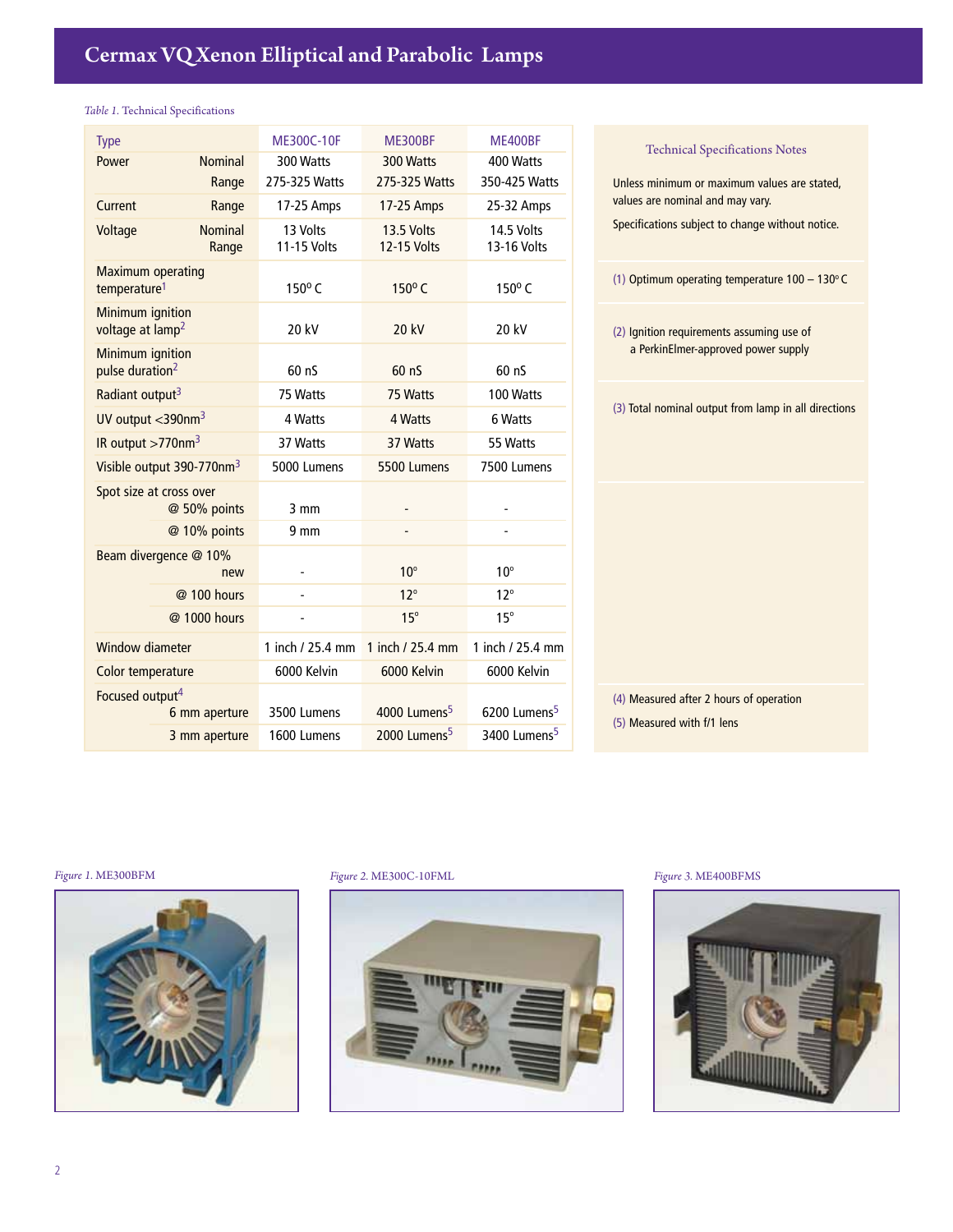

*Figure 4.* Nominal Lifetime Curves

*Figure 5.* Nominal Spectral Output